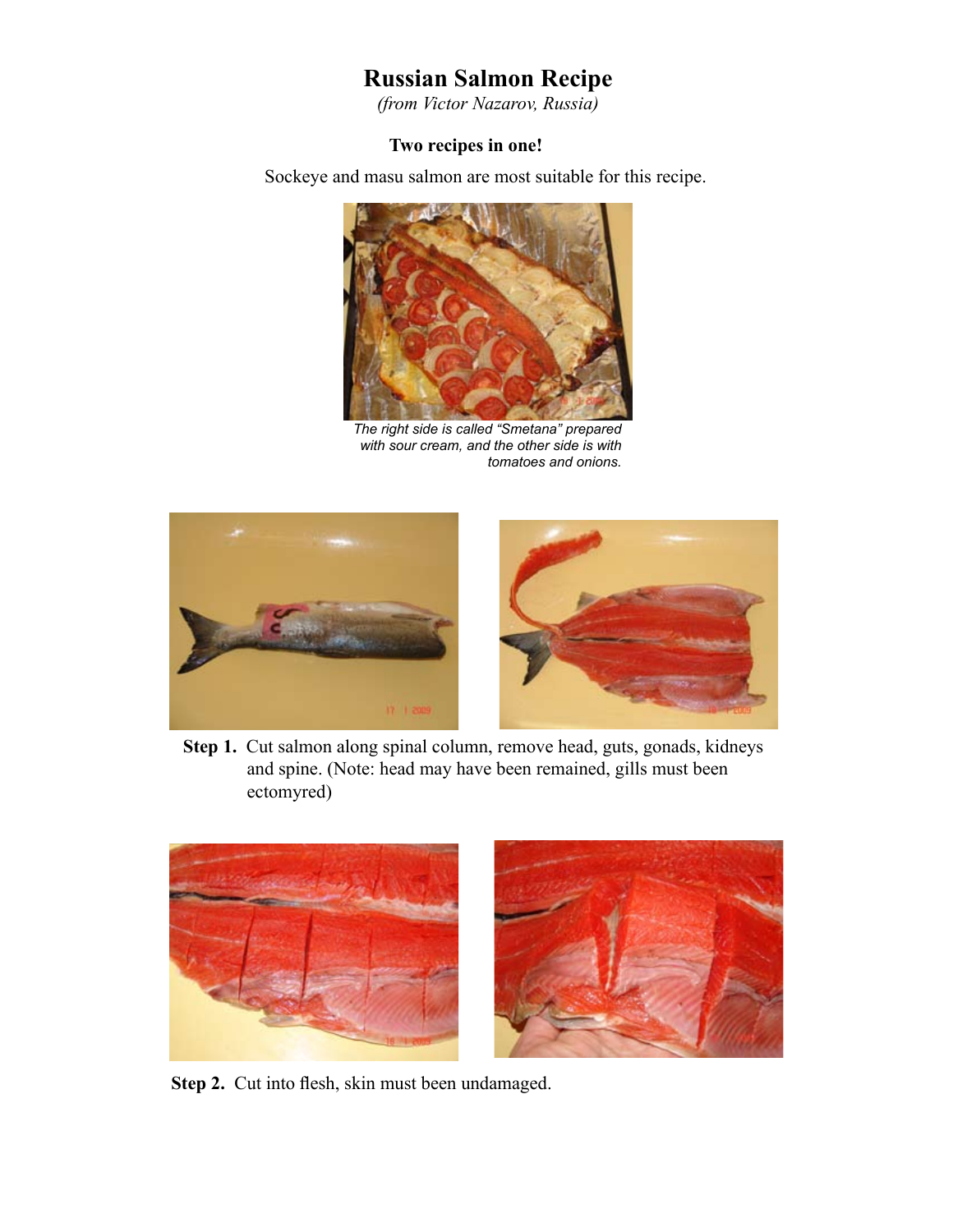

**Step 3.** Prepare ingredients are required (sour cream, fresh tomatoes, onion, salt, black pepper powder and bay leafs).



**Step 4.** Put on tray an aluminium foil and fish on foil; salt and pepper as desired, put small pieces of bay leaf; remain salmon for 20-25 minutes.



*First way.* (fat allowance in sour cream must been no more than 20%).



**Second way.** (sliced tomatoes must been put by rows with sliced onion)

**Step 5.** Following are two ways of preparing: the first one is with using of sour cream or "smetana" in Russian; and the second one is with using of fresh tomatoes.

Also, when salmon preparing by first way then sliced onion can has been put on or under sour cream layer.